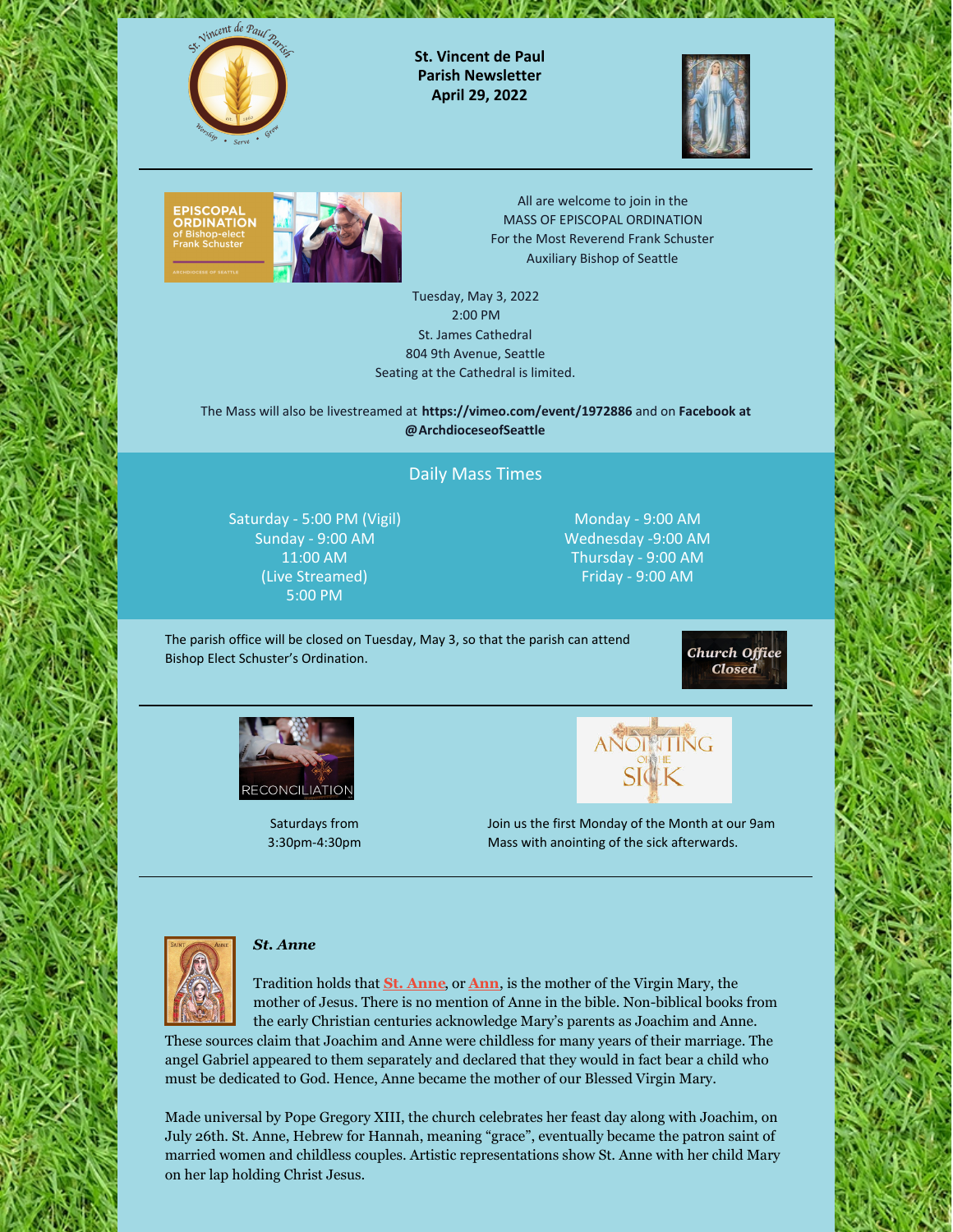# **NEWS FROM PARISH STAFF**

#### Parishioners,

My name is Mary Lezcano, and I am the Executive Assistant to Auxiliary Bishop Frank Schuster. I am very grateful to be working with him, as well as the staff at St. Vincent de Paul. A little background on me is that I grew up at this parish. From Baptism, First Communion and Reconciliation to Confirmation. And being newly engaged, I will soon be Married at this beautiful church. This parish truly is my second home. I have spent many hours volunteering with Sunday School, Grapevine, VBS, Journey, Confirmation, Mission Trek, the church nursery and most recently Revival.

You might recognize my last name. I am Deacon Juan and Karen Lezcano's youngest daughter. I am their eighth child out of nine total. My fiancé is Estevan Arausa and we met in high school at Todd Beamer in Federal Way. My home Parish has become his second home too and we are so excited to be married here next spring. We also have an adorable Border Collie-Poodle mix, Ozzie. He just turned one and is very high energy, but we love that about him. He brings so much joy to our lives.

Prior to this job, I worked in the corporate world of Auto Insurance dealing with all sorts of departments from legal to adjusting to client facing issues. I had been doing that for about 7 years. I am very happy to be moving on from those rolls and into more faith-based work. I feel so blessed to be starting this new journey. Thank you,

-Mary Executive Assistant to Auxiliary Bishop Frank Schuster

### **PROGRAMS AND EVENTS**

**May 4-** Revival **May 18-** Confirmation Rehearsal 6:30pm **May 19 -** Confirmation 7pm **May 25 -** Last Revival Celebration of Confirmation



The last Service Saturday is **May 7<sup>th</sup>**. Please only sign up if you have not yet done your Service Saturday for Confirmation. For more information and to sign up please click on the link. **<https://www.signupgenius.com/go/30E0545A4AE2EA2FA7-service10>**



Vincentians will not be meeting on May 3. Instead we are going to meet on May 10 at noon. That way whoever wants to can go to Fr. Frank's ordination on May 3. Be sure to mark your calendar for our epic Vincentian's Pictionary game on May 10. Be sure to bring your lunch and

drawing skills. To sign up or if you have questions contact Katie at the parish office or by email **[kgoodson@stvincentparish.org](mailto:kgoodson@stvincentparish.org)**.

Council 7528 wishes to thank the parishioners of St. Vincent de Paul Parish for your support of our dinner for the Seminarians and Culture of Life. Your support makes it possible for our Council to continue our work in these important programs.



After a two year pause it was great to see us all enjoying a meal as parish family.

We will be holding our second dinner to raise funds for these programs on **Saturday May 21, 2022**, after the 5.00pm Mass.

We hope to see you all at that event and again enjoy a meal as parish family. If you were unable to attend and would like to support these programs, please send your donation to:

Knights of Columbus Council #7528 PO Box 4097 Federal Way, WA 98063